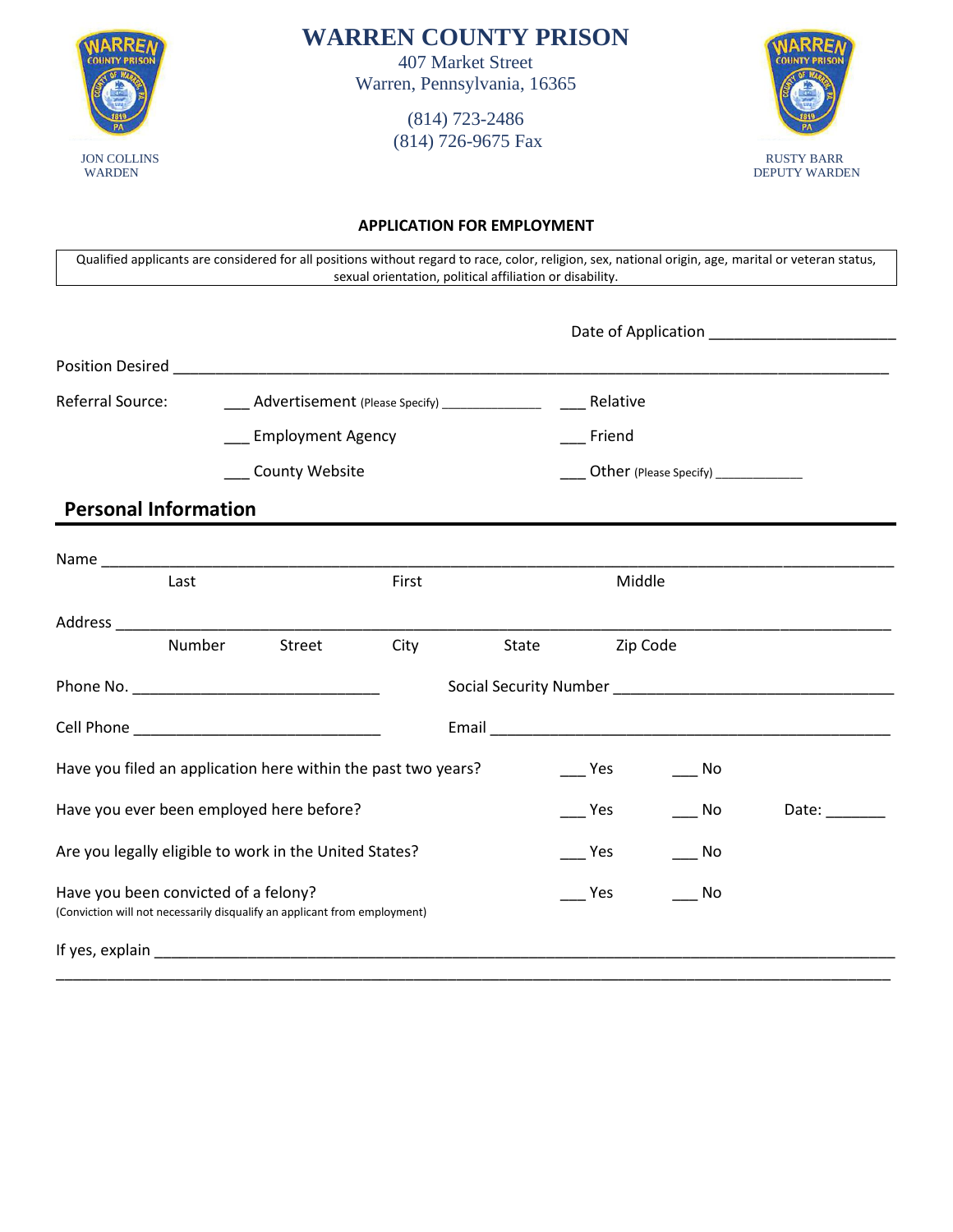## **Availability:**

| Are you available to work?<br>Full-Time      | Part-Time |     |    |
|----------------------------------------------|-----------|-----|----|
| Date available to start?                     |           |     |    |
| <b>Evening Hours?</b>                        |           | Yes | No |
| Weekends?                                    |           | Yes | No |
| Are you available to work overtime if asked? |           | Yes | No |
| Are you on lay-off and subject to recall?    |           | Yes | No |
| Can you travel if a job requires it?         |           | Yes | No |

Some positions within the County of Warren require a valid drivers license. Can you meet this requirement if necessary? \_\_\_\_\_\_\_\_ Yes \_\_\_\_\_\_\_\_\_\_ No Can you absent yourself from your home and community for training? \_\_\_\_\_\_\_ Yes \_\_\_\_\_\_\_\_ No This is typically a 4-week training period required for this job.

## **Skills and Qualifications:**

Describe any skills appropriate for the work you are seeking such as computer/typing skills, fluency in languages, machine operation, etc. Also include any licenses, certifications, or registrations you currently hold.

| List professional, trade or business organizations to which you belong and offices held. Exclude groups which indicate<br>race, color, religion, sex, national origin, age, marital or veteran status, sexual orientation, political affiliation, or |                                                                                                                |       |
|------------------------------------------------------------------------------------------------------------------------------------------------------------------------------------------------------------------------------------------------------|----------------------------------------------------------------------------------------------------------------|-------|
| Have you ever been a member of the United States Armed Forces?                                                                                                                                                                                       | Yes                                                                                                            | No.   |
| Specialized Training while in the Armed Forces:                                                                                                                                                                                                      | To: and the state of the state of the state of the state of the state of the state of the state of the state o | From: |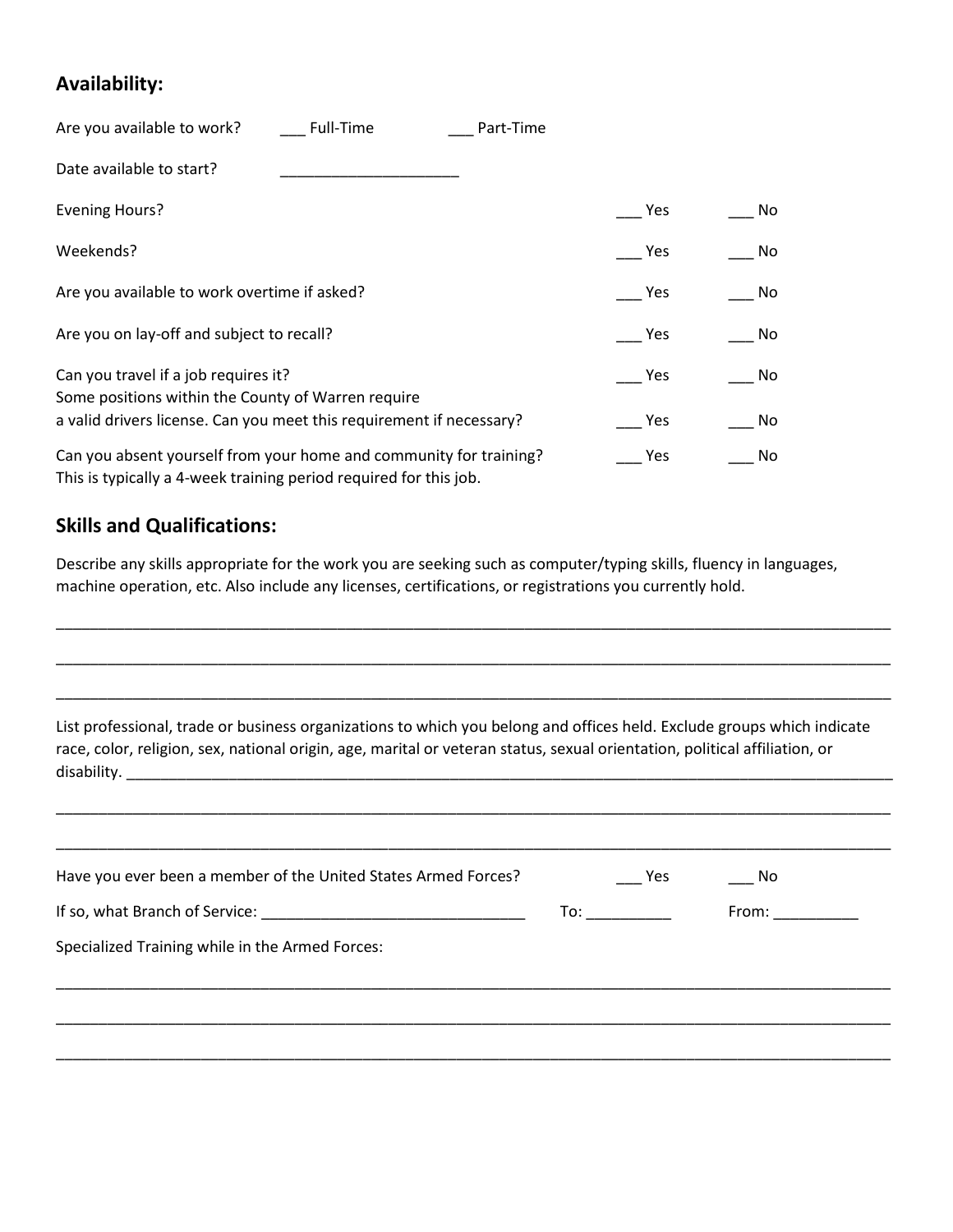# **Education:**

|                        | High School      | <b>Business Trade/Tech</b><br>School or Other | College/University | Graduate/Professional        |
|------------------------|------------------|-----------------------------------------------|--------------------|------------------------------|
| <b>School Name</b>     |                  |                                               |                    |                              |
| Years Completed:       | 9<br>10<br>11 12 | $1\quad2$<br>$\overline{3}$<br>-4             | 1 2 3 4            | $\overline{2}$<br>$3\quad 4$ |
| Diploma/Degree         |                  |                                               |                    |                              |
| Describe Course of     |                  |                                               |                    |                              |
| Study:                 |                  |                                               |                    |                              |
| Describe specialized   |                  |                                               |                    |                              |
| training,              |                  |                                               |                    |                              |
| apprenticeship skills, |                  |                                               |                    |                              |
| internships and        |                  |                                               |                    |                              |
| extra-curricular       |                  |                                               |                    |                              |
| actives                |                  |                                               |                    |                              |
| Honors, awards, and    |                  |                                               |                    |                              |
| scholarships received  |                  |                                               |                    |                              |

# **Employment Experience:**

| Employer #1         |       | <b>DATES</b>     | <b>Work Performed</b> |
|---------------------|-------|------------------|-----------------------|
| Name:               |       |                  |                       |
| Address:            |       |                  |                       |
| Job Title:          |       | HRLY RATE/SALARY |                       |
| Supervisor:         | Start | Final            |                       |
| Reason for Leaving: |       |                  |                       |
| Employer #2         |       | <b>DATES</b>     | <b>Work Performed</b> |
| Name:               |       |                  |                       |
| Address:            |       |                  |                       |
| Job Title:          |       | HRLY RATE/SALARY |                       |
| Supervisor:         | Start | Final            |                       |
| Reason for Leaving: |       |                  |                       |
| Employer #3         |       | <b>DATES</b>     | <b>Work Performed</b> |
| Name:               |       |                  |                       |
| Address:            |       |                  |                       |
| Job Title:          |       | HRLY RATE/SALARY |                       |
| Supervisor:         | Start | Final            |                       |
| Reason for Leaving: |       |                  |                       |

Give name, address, and telephone number of three professional references not related to you.

| Are you related to anyone who currently works for Warren County?<br>If so, who are you related to and how are you related to them? | Yes | <b>No</b> |  |
|------------------------------------------------------------------------------------------------------------------------------------|-----|-----------|--|
|                                                                                                                                    |     |           |  |
| $2.$ $\overline{\phantom{a}}$                                                                                                      |     |           |  |
| 3.                                                                                                                                 |     |           |  |